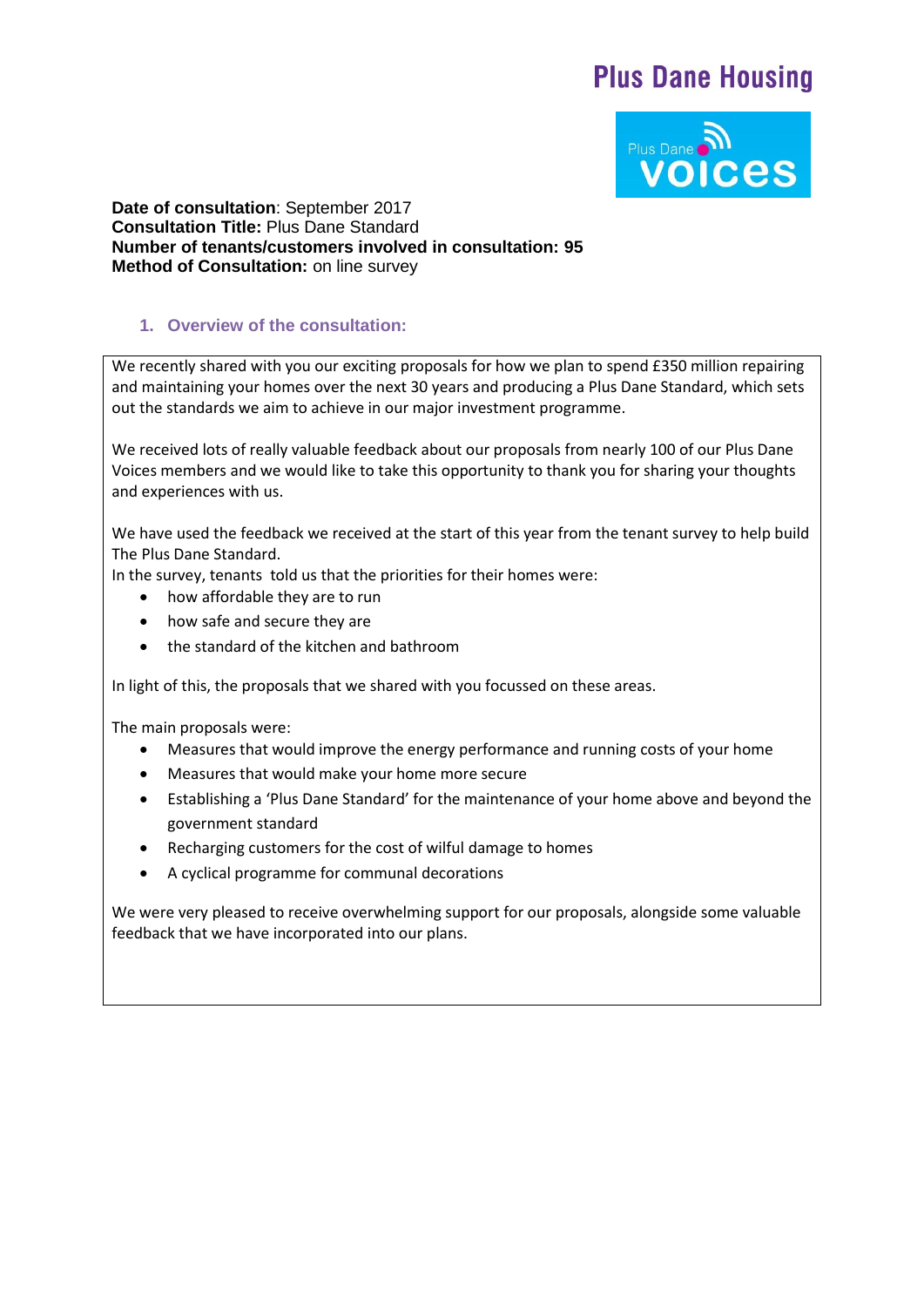### **Measures that would improve the energy performance and running costs of your home**

99% of you agreed that our outlined approach to achieve a minimum energy performance rating for your homes would make your home more affordable to run.

#### **Measures that would make your home more secure**

98% of you told us that the improvements we have outlined would make your homes safer and more secure.

## **Establishing a 'Plus Dane Standard' for the maintenance of your home above and beyond the government standard**

73% of you agreed that it was reasonable for us to commit to replacing your kitchen every 20 years and your bathroom every 30 years, if they required replacing, in addition to our existing commitment to providing ongoing maintenance. There were several comments made that disagreed with this idea and requests were made for assurances about the quality of the materials and installations, and whether they would be fit to last the time periods in question.

## **Recharging customers for the cost of wilful damage to homes**

An overwhelming 94% of you were in favour of our proposal to recharge tenants (for a proportion of the cost of the damage), who were found to have caused wilful damage to their kitchen or bathroom. Comments included suggestions that tenants should be evicted or bear the full cost in these circumstances, whilst others agreed as long as Plus Dane provided clarity as to what constituted 'wilful damage' then a recharge was the correct course of action.

## **A cyclical programme for communal decorations**

93% of you felt that we would improve the appearance of your home by establishing a seven year cycle of painting external and communal areas and by replacing wooden doors, windows and soffits with uPVC at the end of their useful economic life cycle. There were a number of comments made in respect of plus Dane taking action against tenants who did not look after communal areas. A few tenants also felt that seven years was too long to wait in the cycle.